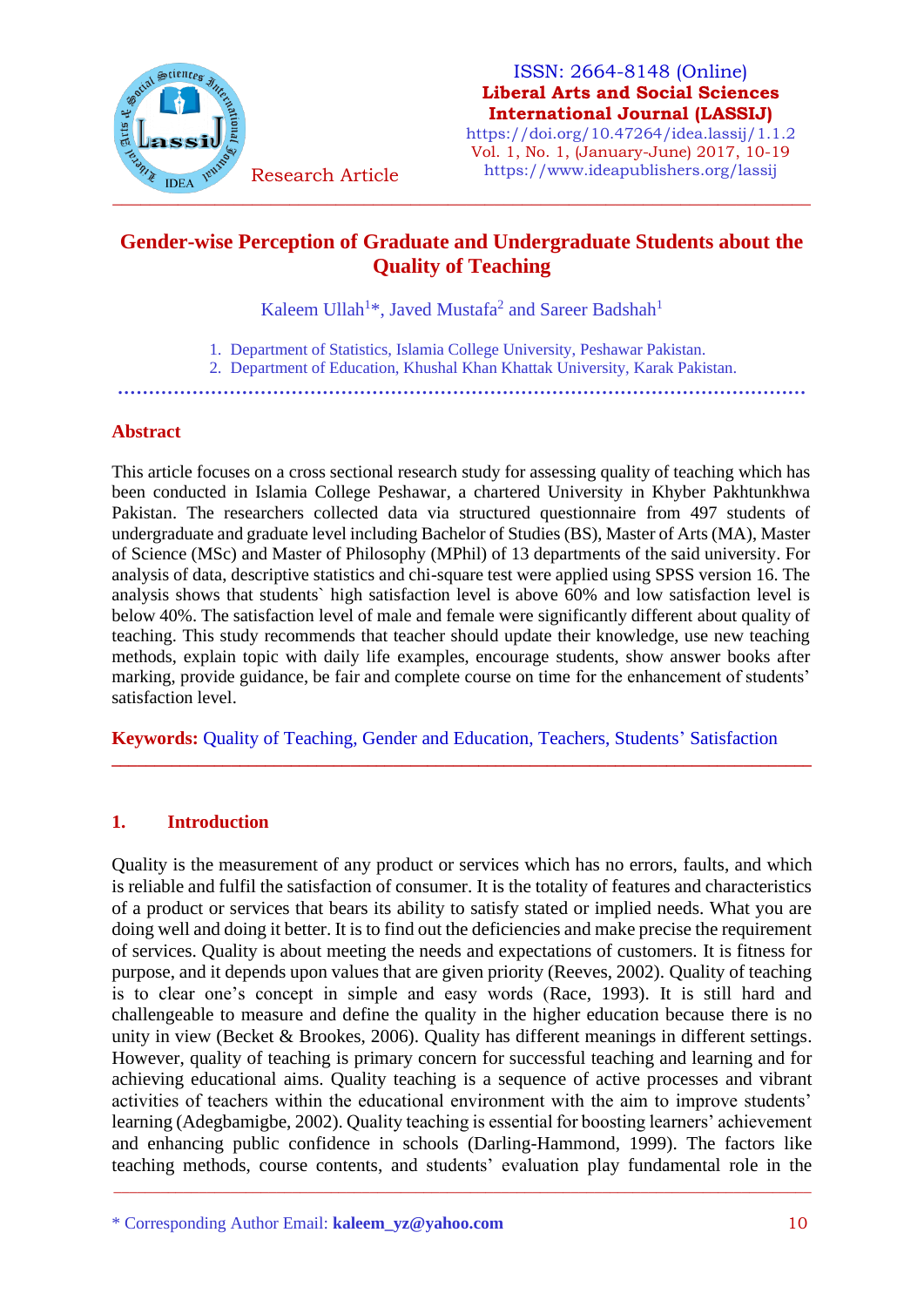quality of teaching. Islamia College is one of the greatest, historian and mother educational institutions of the province which has tremendous contributions in shaping the history of the region. It is still a question to investigate that's why students prefer Islamia College than other institutions. What are the factors associated with this phenomenon? This study assesses the gender-wise response of students about teaching, teachers' behaviour and find the drawbacks.

\_\_\_\_\_\_\_\_\_\_\_\_\_\_\_\_\_\_\_\_\_\_\_\_\_\_\_\_\_\_\_\_\_\_\_\_\_\_\_\_\_\_\_\_\_\_\_\_\_\_\_\_\_\_\_\_\_\_\_\_\_\_\_\_\_\_\_\_\_\_\_\_\_\_\_\_\_\_\_\_\_\_\_\_\_\_\_\_\_\_

#### **2. Literature Review**

Teaching methods is a technique used for facilitation of students. The generally used teaching methods are class participation, demonstration, memorization, recitation or combination of any among them. Course content is subject matter or activities of a course of study. For improvement of teaching quality and learning awareness of course content is important (Eberly et al., 2001). Student evaluation is judging student performance or behaviour as related to established criteria. Student evaluation has significant importance in course, quality teaching and their experiences. It plays a critical role to ensure the provision of quality [\(Leckey](http://www.tandfonline.com/action/doSearch?action=runSearch&type=advanced&result=true&prevSearch=%2Bauthorsfield%3A(Leckey%2C+Janet))  $\&$  [Neill.](http://www.tandfonline.com/action/doSearch?action=runSearch&type=advanced&result=true&prevSearch=%2Bauthorsfield%3A(Neill%2C+Neville)), 2001). Student evaluation gives the valuable information about student learning, achievement of learning goals, teaching methods, fairness, equal treatment, and provision of equal opportunity (Schaeffer, 2007). Quality of teaching has an unavoidable role in educating the students at any level. The quality teaching has the characteristics to change learners' insight of their world. It enables students to transform the approach of applying their knowledge in their daily life problems (Johnson, 2010). Appropriate teaching approach is essential in quality of teaching. Using single method of teaching is not fruitful for students' learning and it affects the quality of teaching (Chunga, 2013). Different methods are to use for delivering knowledge and guide the students properly. In quality teaching, teachers are friendly, cooperative, available for guidance, capable and had good behaviour, but use favouritism. However, students did not give application against such teachers (Shah, 2009).

The other integral part of quality of teaching is students' evaluation. It helps in solving the existing problems of students (Chuunga, 2013). Evaluation is conducted for getting ideas about students, finding their needs and to assess teachers' work for making further decisions (Aida, 2008). The aim of student evaluation is to make the learning and teaching process productive (Lucia., 2011). In quality teaching for making the lesson and learning environment flexible, the teachers manage the time schedule so that to meet the educational needs of the students and their interest for the work (Aida, 2008). Time management is a skill and technique to spend the time in such a way in which the time is fully used for the purpose of conducting a work, task or program and decrease the deficiencies and wastage. Time management has a significant role in learning process. It increases the efficiency and productivity of all categories. It has very importance in various activities in institution (Elizabeth & Nonye, 2011). It is shown that teacher does not share course outline, updated course content, presence of teachers, behaviour, encouragement, and teaching method. They are not available for counselling after class. Students favoured just to gain high evaluation from them. Majority of teachers are not friendly neither able for teaching (Raza et al., 2012). They do not take his lectures in understandable language. Mostly, they deliver lecture in Urdu which create problem for foreigner students (Janjua, 2011). Student easily and gain more knowledge through active study (Mukesh et al., 2008). Teachers have good behaviour and boys understand their lecture more than girls (Kim et al., 2000). Girls understand communication skills of their teachers more than boys and teachers are friendlier towards female than male (She & Fisher., 2002). There was no provision of guidance and counselling. Majority of teachers show lake of interest to solve student's problem (Nawaz et al., 2010). According to suldo teachers are cooperative, fair with all students, encouraging their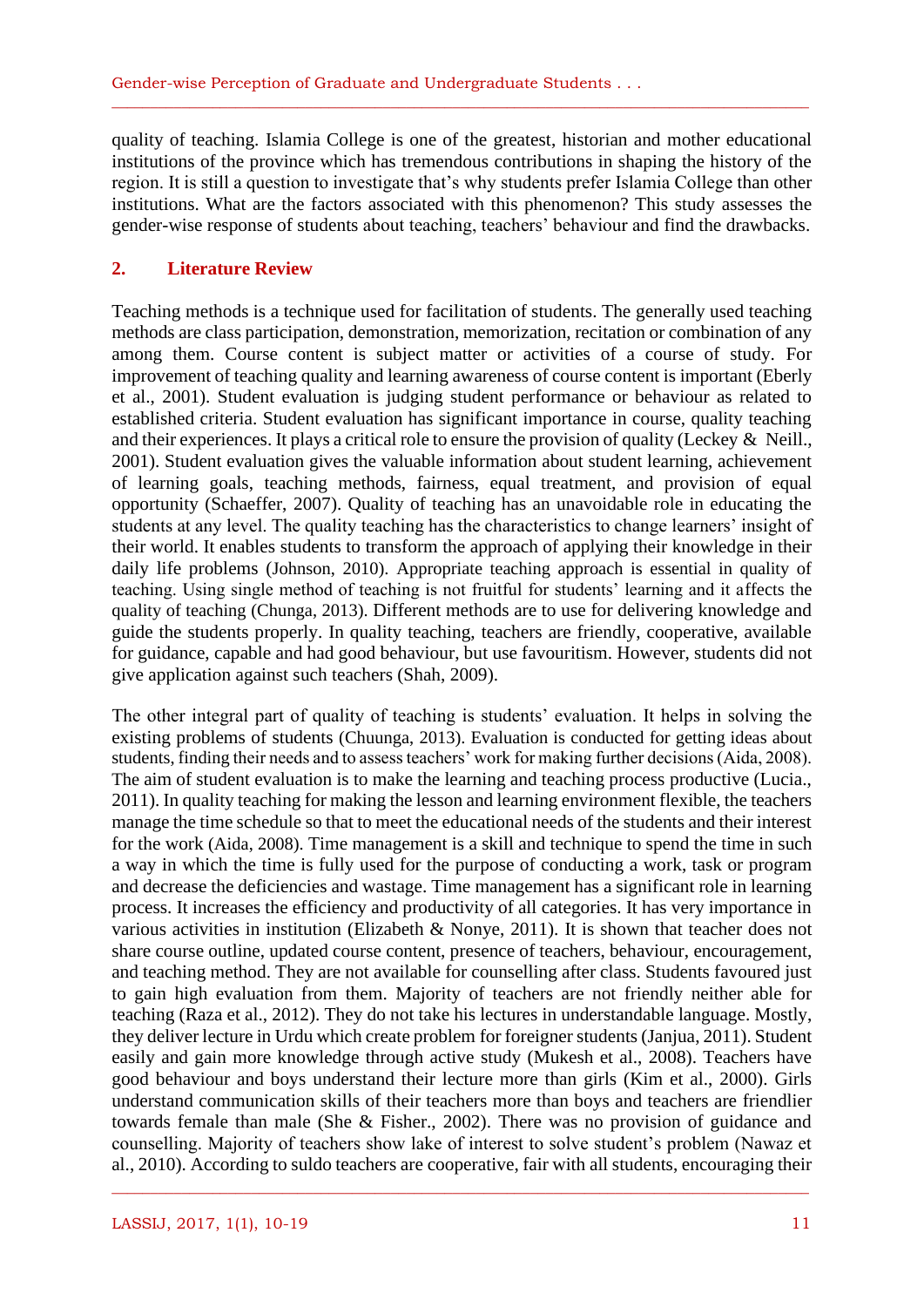students, asking questions, available for counselling to solve their problem (Suldo., 2009).

 $\_$  , and the set of the set of the set of the set of the set of the set of the set of the set of the set of the set of the set of the set of the set of the set of the set of the set of the set of the set of the set of th

## **3. Methods and Materials**

Data is collected from BS, MSc, and MPhil students of Islamia College Peshawar which is a chartered University in Khyber Pakhtunkhwa, Pakistan. The departments included Botany, Chemistry, Computer Science, English, Economics, Islamyat, Mathematics, Management Sciences, Zoology, Psychology, Physics, Statistics and Pakistan study. Questionnaire was used for collection of data. It included four sections i.e., teaching methods, course contents, quality of students' evaluation and time management, along with their demographic information (e.g. department, semester, gender, class, last announced results, and accommodation status). Two open ended questions i.e., strength of the teachers and weakness of the teachers are also included. The aim is to know about the satisfaction level from four sections separately and overall satisfaction from quality of teaching. Five hundred and fifty questionnaires were distributed in which four hundred and ninety-seven have been retuned hence it shows that the response rate was above 90%.

The collected data of the close ended questionnaire were analysed through SPSS version-16. The categories were divided into two i.e. BS one category and the MA/MPhil were considered as another single category. Codes were assigned for the purpose of analysis i.e., strongly agree and agree as 1, no opinion left empty, disagree, and strongly disagree as 2. The satisfaction level was divided into two major levels as, "low satisfaction level" and "high satisfaction level." The score from 1-4 was assigned to code 1 and considered as low satisfaction level and the score from 5-9 was assigned to code 2 and considered as high satisfaction level. The same method was also used for demographic factors. Histogram and chi-square test were used for data analysis of the closed ended questions. The open-ended questions were analysed by using thematic approach. The results were described and elaborated so.

# **4. Results and Discussion**

For the analysis of the collected data, we considered (1-4) as low satisfaction level and (5-9) as high satisfaction level and summed it through this method. Low satisfaction level is (31.7%) of students from teaching methods of teacher while high satisfaction level is (68.3%). They are satisfied from course content i.e., low satisfaction level (34.3%), as high satisfaction level (65.7%). They are satisfied from quality of student evaluation i.e., low satisfaction level (36.6%) and high satisfaction level (63%). They are satisfied from time management of teacher i.e., low satisfaction level (33.3%) and high satisfaction level (66.7%). Students overall satisfaction from department is also high i.e., low satisfaction level (34.2%) and high satisfaction level (65.8%). The analysis illustrates that low satisfaction level of the students is (31.7-36.7%) and high satisfaction level is (63.4-68.3%).

This survey is conducted to find gender-wise response about the quality of teaching at graduate and undergraduate level. Chi-square test was used for this purpose. The details of the results about various variables are as follow. The analysis reveals that the students were highly satisfied from teaching methods, course contents, quality of students' evaluation, time management and overall from department. In which their high satisfaction level is above 60% and low satisfaction level is below 40%, which shows that teachers impart quality of teaching to their students. But still more struggle is needed to minimize the low satisfaction level of students. This satisfaction can be easily understood from Table-1.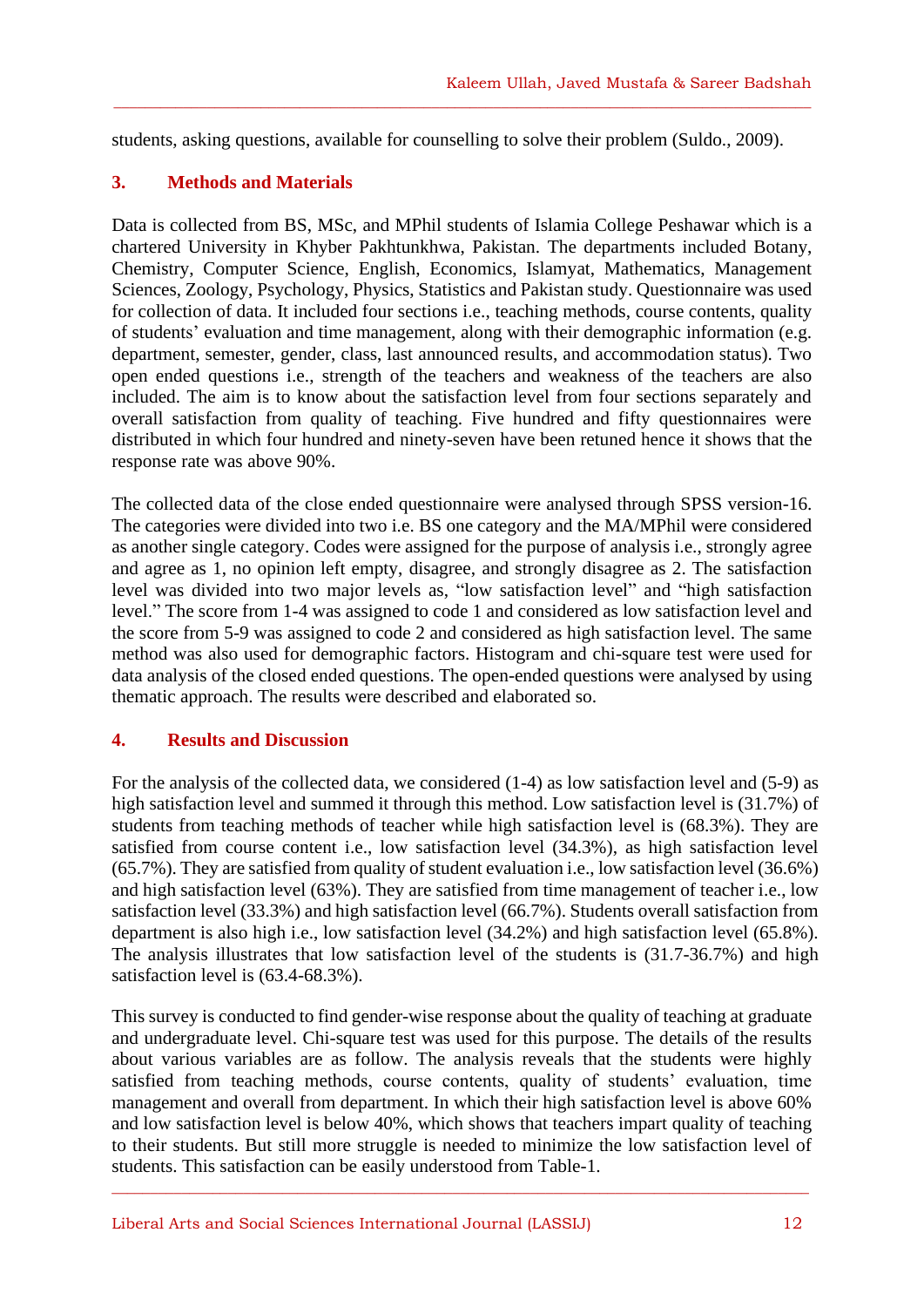| ЪÓ             | Teaching<br>Methods<br>(T.M) |                  | <b>Course Content</b><br>(C.C) |               | Quality of Students<br>Evaluation |               | Time<br>Management |               | <b>Over-all Satisfaction</b> |                  |
|----------------|------------------------------|------------------|--------------------------------|---------------|-----------------------------------|---------------|--------------------|---------------|------------------------------|------------------|
|                |                              |                  |                                |               |                                   |               |                    |               | from Department              |                  |
| Level          |                              |                  |                                |               | (Q.E)                             |               | (T.Mt.)            |               | (O.S)                        |                  |
| Satisfaction   | N(%)                         | Total<br>$(\% )$ | $N(\%)$                        | Total<br>(% ) | $N(\%)$                           | Total<br>(% ) | $N(\%)$            | Total<br>(% ) | $N(\%)$                      | Total<br>$(\% )$ |
| $\mathbf{1}$   | 51(10.8)                     |                  | 40(8.5)                        |               | 47(10.1)                          |               | 37(7.8)            | 158(33.3)     | 58(12.3)                     | 161(34.2)        |
| 2              | 13(2.7)                      | 150(31.7)        | 27(5.8)                        | 161(34.3)     | 28(6.0)                           | 170(36.6)     | 29(6.1)            |               | 23(4.9)                      |                  |
| 3              | 42(8.9)                      |                  | 39(8.3)                        |               | 38(8.2)                           |               | 37(7.8)            |               | 39(8.3)                      |                  |
| $\overline{4}$ | 44(9.3)                      |                  | 55(11.7)                       |               | 57(12.3)                          |               | 55(11.6)           |               | 41(8.7)                      |                  |
| 5              | 88(18.6)                     |                  | 75(16.0)                       |               | 90(19.4)                          |               | 67(14.1)           | 316(66.7)     | 57(12.1)                     | 311(65.8)        |
| 6              | 56(11.8)                     |                  | 67(14.3)                       | 308(65.7)     | 64(13.8)                          |               | 57(12.0)           |               | 50(10.6)                     |                  |
| $\overline{7}$ | 56(11.8)                     | 324(68.3)        | 49(10.4)                       |               | 59(12.7)                          | 294(63.4)     | 53(11.2)           |               | 55(11.7)                     |                  |
| 8              | 46(9.7)                      |                  | 36(7.7)                        |               | 39(8.4)                           |               | 61(12.9)           |               | 55(11.7)                     |                  |
| 9              | 78(16.5)                     |                  | 81(17.3)                       | 42(9.1)       |                                   | 78(16.5)      |                    | 94(19.9)      |                              |                  |

\_\_\_\_\_\_\_\_\_\_\_\_\_\_\_\_\_\_\_\_\_\_\_\_\_\_\_\_\_\_\_\_\_\_\_\_\_\_\_\_\_\_\_\_\_\_\_\_\_\_\_\_\_\_\_\_\_\_\_\_\_\_\_\_\_\_\_\_\_\_\_\_\_\_\_\_\_\_\_\_\_\_\_\_\_\_\_\_\_\_

Table 1: Student's Satisfaction Level

*Note:1-4 (Low satisfaction level); 5-9 (High satisfaction level)*

The result shows that genders with association teachers deliver lecture in understandable language, teachers rely on notes, teachers give dictation instead of interactive class, teachers has friendly behaviour in class, teachers make paper from course covered in the class, answer books/scripts are shown to students after making, teachers are fair in examination and overall satisfaction from course content is non-significant. Teaching methods in relation with gender was highly significant for (i) students are provided up-to-date handouts of lectures (chisquare=8.009,  $p<0.01$ ) (ii) teachers give idea and concept about topic clear (chi-square=11.211,  $p<0.01$ ) (iii) teachers explain every topic properly (chi-square=13.454,  $p<0.01$ ) (iv) teachers spend the class time in writing on a white board, instead explaining the topic (chisquare=16.318,  $p<0.01$ ) (v) teachers give practical examples to clarify the concept (chisquare=7.554,  $p<0.01$ ) and (vi) teachers make the subject interesting for the students (chisquare=7.383,  $p<0.01$ ), however was significant for (i) teachers encourage questions in the class (chi-square=5.802,  $p<0.05$ ) and (ii) teachers involve students in discussions about topic (chisquare=5.652, p<0.05) (Table-2).

Students overall agreement is high about the statement that students are given up-to-date handouts of lecture, while there are differences in the opinion of male and female. Though majority of students agree but less than one in three students disagree. This requires improvement. Teachers should impart the new knowledge and ideas and an improved quality of teaching, to face the new challenges in their life. The agreement of students about teachers relying on notes is high as a whole and the view of male and female is also the same. However, more than one in three students disagrees, which requires more improvement. Students do not get modern ideas but just copy and paste the ancient knowledge of teachers. Teachers should use new methods of teaching to improve quality. The overall agreement of students concerning teachers gives dictation instead of interactive class. Male and female response is the same. While, less than half of students disagree. Teachers should take interactive classes to improve quality of teaching. Interactive class is important to expand the knowledge of students, in which they discuss their ideas and views.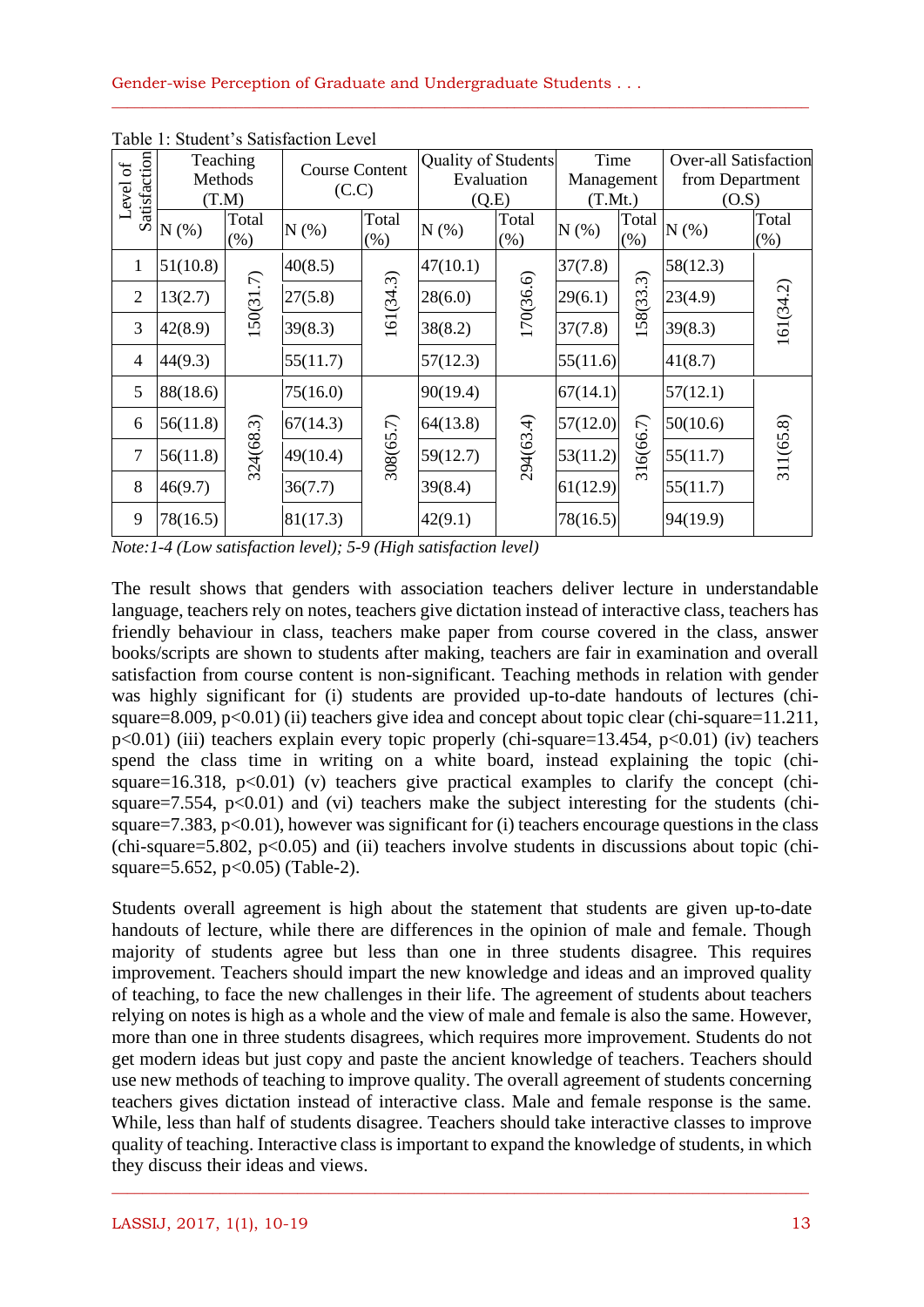| $\mu_{\text{O1C}}$ $\mu_{\text{O}}$ concert in recruiton to requesting<br><b>Statements</b> |          |     | Gender |    |        |             |       |          |  |
|---------------------------------------------------------------------------------------------|----------|-----|--------|----|--------|-------------|-------|----------|--|
|                                                                                             |          |     | Male   |    | Female |             | Total | Chi-     |  |
|                                                                                             |          |     | $\%$   | N  | $\%$   | $\mathbf N$ | $\%$  | square   |  |
| Up-to-date handouts of                                                                      | Agree    | 177 | 65.8   | 8  | 81     | 258         | 69.92 | 8.009**  |  |
| lecture                                                                                     | Disagree | 92  | 34.2   | 19 | 19     | 111         | 30.08 |          |  |
| Rely on notes                                                                               | Agree    | 175 | 65.06  | 67 | 67.68  | 242         | 65.57 | 0.221    |  |
|                                                                                             | Disagree | 94  | 34.94  | 32 | 32.32  | 126         | 34.43 |          |  |
| Give dictation instead of                                                                   | Agree    | 137 | 58.55  | 44 | 51.76  | 181         | 56.74 | 1.168    |  |
| interactive class                                                                           | Disagree | 97  | 41.45  | 41 | 48.24  | 138         | 43.26 |          |  |
| Give idea and concept                                                                       | Agree    | 198 | 70.71  | 90 | 83.38  | 288         | 75.20 | 11.211** |  |
| clearly                                                                                     | Disagree | 82  | 29.29  | 13 | 16.62  | 95          | 24.80 |          |  |
| Explain every topic                                                                         | Agree    | 178 | 63.12  | 89 | 82.41  | 267         | 68.46 | 13.454** |  |
| properly                                                                                    | Disagree | 104 | 36.88  | 19 | 17.59  | 123         | 31.54 |          |  |
| Spend the class time on                                                                     | Agree    | 170 | 60.93  | 32 | 36.36  | 202         | 55.04 | 16.318** |  |
| whiteboard                                                                                  | Disagree | 109 | 39.07  | 56 | 63.64  | 165         | 44.96 |          |  |
| Give practical examples                                                                     | Agree    | 159 | 57.40  | 73 | 73     | 232         | 61.54 | 7.554**  |  |
|                                                                                             | Disagree | 118 | 42.60  | 27 | 27     | 145         | 38.46 |          |  |
| Make the subject                                                                            | Agree    | 164 | 60.07  | 76 | 75.25  | 240         | 64.17 | 7.383**  |  |
| interesting                                                                                 | Disagree | 109 | 39.93  | 25 | 24.75  | 134         | 35.83 |          |  |
| Encourage questions                                                                         | Agree    | 177 | 62.11  | 74 | 75.51  | 251         | 65.54 | 5.802*   |  |
|                                                                                             | Disagree | 108 | 37.89  | 24 | 24.49  | 132         | 34.46 |          |  |
| Involve students in                                                                         | Agree    | 145 | 56.64  | 71 | 70.30  | 216         | 60.5  | $5.652*$ |  |
| discussions                                                                                 | Disagree | 111 | 43.36  | 30 | 29.70  | 141         | 39.5  |          |  |

 $\_$  , and the set of the set of the set of the set of the set of the set of the set of the set of the set of the set of the set of the set of the set of the set of the set of the set of the set of the set of the set of th

|  | Table-2: Gender in Relation to Teaching Methods |  |
|--|-------------------------------------------------|--|
|  |                                                 |  |
|  |                                                 |  |

Note: *\*(p<0.05) and \*\*(p<0.01)*

Though overall response is high, however the individual difference in males and females about teachers give idea and concept clearly. Majority of students agree, however one in four of students still disagree. To decrease the difference in the gender`s response teachers should give idea and concept to the students clearly. Majority of students agree with the idea that teachers explain every topic properly. While, male and female have different responses. However, less than one in three respondents disagree. More improvement requires decreasing the difference in gender`s response and disagreement. Teachers should explain every topic to give clear concept and idea. Without clear concept and idea gaining of knowledge is difficult and hard.

Overall agreement of students with teachers spend class time in writing on white board, instead explaining the topic is high, while in male and female it is separately different. However, less than half of students disagree. Analysis shows teachers waste the class time just in writing. The agreement of students is 55.04%, which requires further improvement. Students highly agreed but disagree is more than one in three students with teachers give practical example to clarify the concept of students as overall, but different response in male and female separately More improvement is required to decrease difference of gender responses. Teachers should give practical examples. Practical examples make the understanding of topic easily.

Overall agreement of students is high, while there is difference in the response of males and females individually about teachers make the subject interesting. Still more than one in three of students disagreed, which is high. Teachers should make the subject interesting to improve quality of teaching. The interesting subjects ensure the attendance of students and make students serious in learning. Students agreed highly overall, but male and females have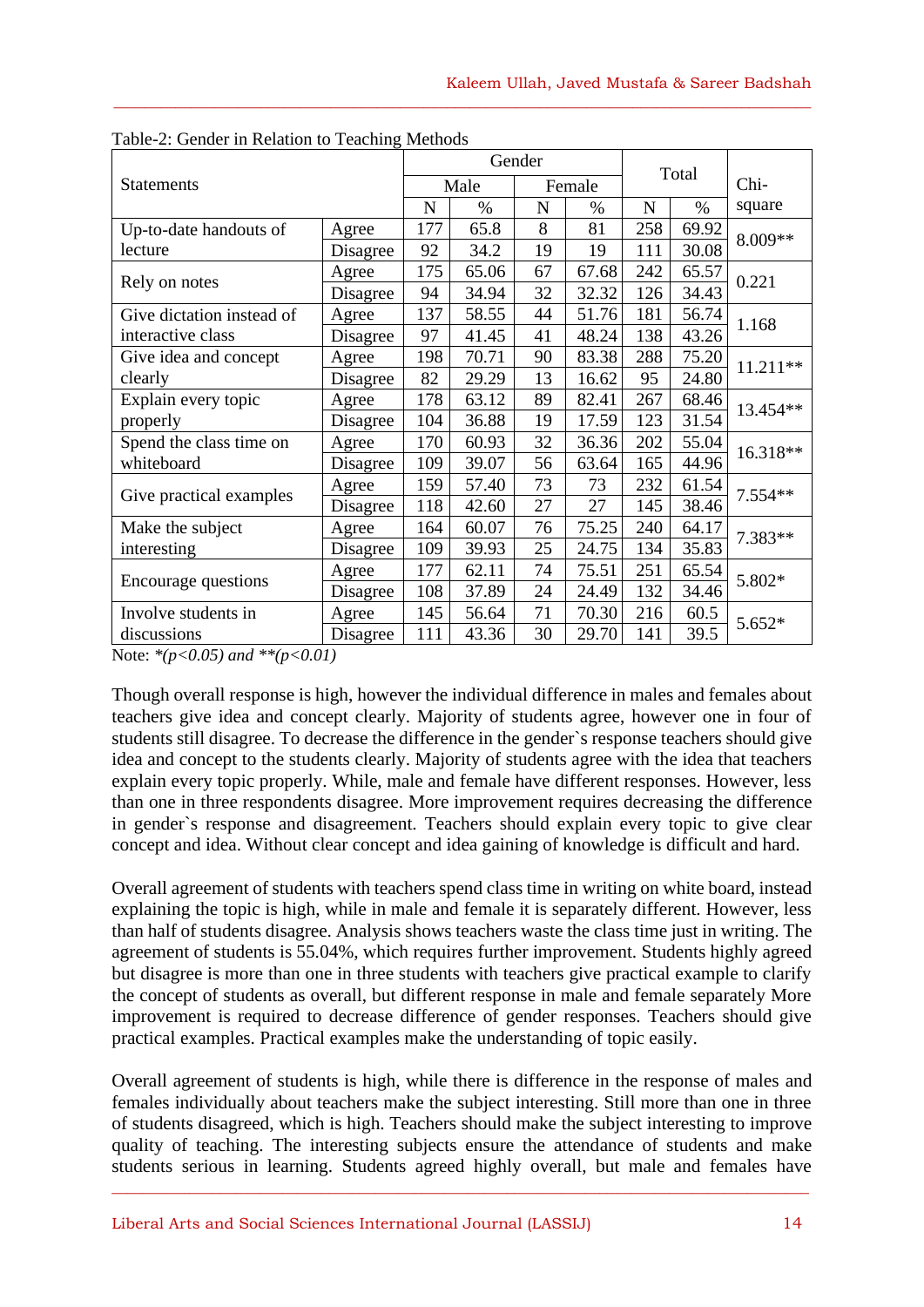difference in responses about teachers encourages questions in class. According to the data more than one in three of students are disagreed. Teachers should encourage questions because it improves their confidence and helps to clear their concept.

\_\_\_\_\_\_\_\_\_\_\_\_\_\_\_\_\_\_\_\_\_\_\_\_\_\_\_\_\_\_\_\_\_\_\_\_\_\_\_\_\_\_\_\_\_\_\_\_\_\_\_\_\_\_\_\_\_\_\_\_\_\_\_\_\_\_\_\_\_\_\_\_\_\_\_\_\_\_\_\_\_\_\_\_\_\_\_\_\_\_

Course contents in relation with gender was significantly higher for courses expand the knowledge of the students (chi-square=6.975,  $p<0.01$ ), while was significant for (i) course outlines are provided to the students in beginning of the semester (chi-square=6.071,  $p<0.05$ ) and (ii) lectures are relevant to the content of course (chi-square=5.249,  $p<0.05$ ). Quality of students' evaluation in relation with gender was significantly higher for question paper is carefully designed to judge the level of understanding of the students (chi-square=9.196,  $p<0.01$ ) and was significant for teachers treat all students equally (chi-square=5.803,  $p<0.01$ ).

The time management in relation with gender was significantly higher for (i) teachers ensure the productive use of class time (chi-square=7.709,  $p<0.01$ ) (ii) teachers are available after the class for guidance/counselling in department (chi-square=14.523,  $p<0.01$ ) (iii) the schedule for quizzes, monthly tests and assignment is announced and strictly followed (chi-square=10.098,  $p<0.01$ ) and (iv) the course is completed in time (chi-square=30.898,  $p<0.01$ ) while was significant for (i) the teachers come to class on time (chi-square=5.069,  $p<0.05$ ) and (ii) teachers spend full time in class (chi-square=5.161,  $p<0.05$ ) (Table-3).

Overall agreement of students is high but different in males and females with teachers involve students in discussions about topic. However, more than one in three of students disagreed. Teachers should involve students in discussions about topic. It helps them to share their knowledge, opinion, discussions and enhance thinking power. Overall agreement of students is high, however different in males and females separately with course outlines are provided in beginning of semester. Still more than one in three of students disagreed. To overcome this gap, teachers should share course outline to the students. Agreement of students is high as whole; however, it is different in male and female concerning whether lectures is relevant to contents of course. But one in five of the respondents disagreed which shows that irrelevant lectures decrease the interest of students.

Though overall agreement of students is high, while the response of male and female is different about course expand the knowledge of students. However, the disagreement is more than one in five, which requires improvement. The old courses should be replaced by new designed courses, which can face the challenges of modern world. Students highly agreed from the question paper which is carefully designed to judge the level of understanding of students as whole, where opinion is different in males and females. Result shows more than one in four students disagreed. Question paper should be carefully designed to improve quality. Question paper is a parameter, which measure the intelligence of students.

Students highly agreed that teachers treat all students equally, while response in male and female is different. Data reveal that more than one in three students disagreed. Improvement is needed to reduce difference in opinion of males and females. There is high agreement in students and response of males and females is the same concerning whether teachers are fair in examination process. Results show that more than one in four students disagree. Teachers should improve their fairness in examination process. Students are highly agreed, while male and female have different response about whether majority of the teachers come to class on time. It shows that one in four respondents disagreed, which is a big segment and shows that improvement is needed to enhance the satisfaction level of majority of the students.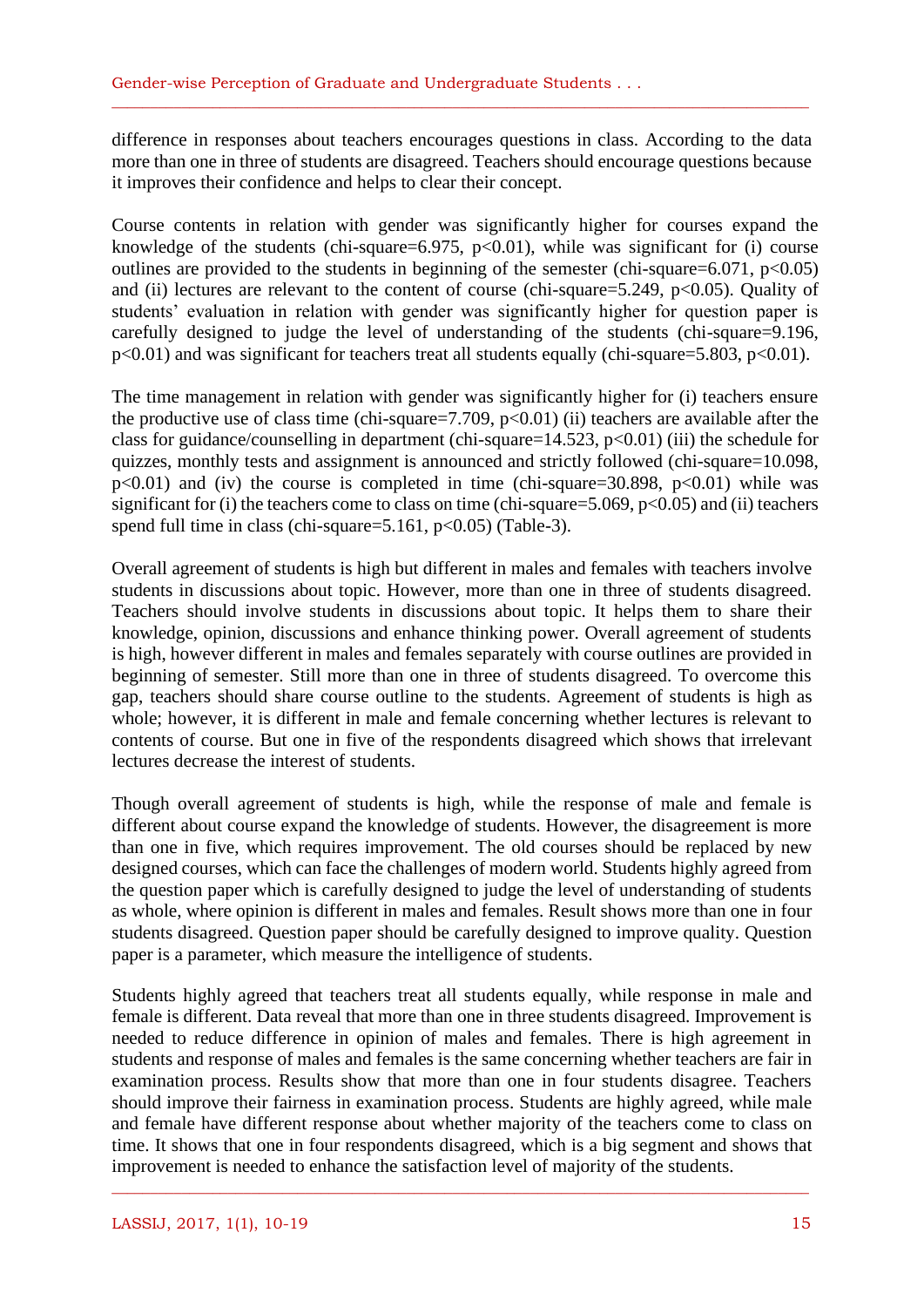|                                 |          |      | Gender |    |       |             |       |          |  |
|---------------------------------|----------|------|--------|----|-------|-------------|-------|----------|--|
| <b>Statements</b>               |          | Male | Female |    | Total |             | Chi-  |          |  |
|                                 |          |      | $\%$   | N  | $\%$  | $\mathbf N$ | $\%$  | square   |  |
| Course outlines                 | Agree    | 165  | 57.09  | 75 | 70.75 | 240         | 60.76 | $6.071*$ |  |
|                                 | Disagree | 124  | 42.91  | 31 | 29.25 | 155         | 39.24 |          |  |
| Lectures are relevant           | Agree    | 235  | 87.97  | 95 | 90.48 | 330         | 83.33 | 5.249*   |  |
|                                 | Disagree | 56   | 12.03  | 10 | 9.52  | 66          | 16.77 |          |  |
| Course expands the knowledge    | Agree    | 207  | 75.00  | 91 | 87.50 | 298         | 78.42 | 6.975**  |  |
| of students                     | Disagree | 69   | 25.00  | 13 | 12.50 | 82          | 21.58 |          |  |
| Question paper is carefully     | Agree    | 193  | 67.96  | 83 | 83.84 | 276         | 72.06 | 9.196**  |  |
| designed                        | Disagree | 91   | 32.04  | 16 | 16.16 | 107         | 27.94 |          |  |
|                                 | Agree    | 152  | 86.36  | 67 | 69.07 | 219         | 58.71 | 5.803*   |  |
| Treat all students equally      | Disagree | 124  | 13.64  | 30 | 30.93 | 154         | 41.29 |          |  |
| Fair in examination             | Agree    | 193  | 70.96  | 82 | 80.39 | 275         | 73.53 | 3.394    |  |
|                                 | Disagree | 79   | 29.04  | 20 | 19.61 | 99          | 26.47 |          |  |
| Come to class on time.          | Agree    | 220  | 73.09  | 89 | 83.96 | 309         | 75.92 | 5.069*   |  |
|                                 | Disagree | 81   | 26.91  | 17 | 16.04 | 98          | 24.08 |          |  |
| Spend full time in class        | Agree    | 218  | 75.96  | 95 | 86.36 | 313         | 78.84 | $5.161*$ |  |
|                                 | Disagree | 69   | 24.04  | 15 | 13.64 | 84          | 21.16 |          |  |
| Ensure the productive use of    | Agree    | 175  | 71.43  | 88 | 85.44 | 263         | 75.57 | 7.709**  |  |
| class time                      | Disagree | 70   | 28.57  | 15 | 14.56 | 85          | 24.43 |          |  |
| Available after class for       | Agree    | 162  | 62.02  | 86 | 82.69 | 248         | 67.95 | 14.523** |  |
| guidance                        | Disagree | 99   | 37.98  | 18 | 17.31 | 117         | 32.05 |          |  |
| Schedules for quizzes etc., are | Agree    | 164  | 57.34  | 78 | 75.00 | 242         | 62.05 | 10.098** |  |
| announced                       | Disagree | 122  | 42.66  | 26 | 25.00 | 148         | 37.95 |          |  |
| Course is completed on time     | Agree    | 134  | 48.20  | 81 | 50.20 | 215         | 56.73 | 30.898** |  |
|                                 | Disagree | 144  | 51.80  | 20 | 49.80 | 164         | 43.27 |          |  |
| Course outlines                 | Agree    | 165  | 57.09  | 75 | 70.75 | 240         | 60.76 | $6.071*$ |  |
|                                 | Disagree | 124  | 42.91  | 31 | 29.25 | 155         | 39.24 |          |  |

 $\_$  , and the set of the set of the set of the set of the set of the set of the set of the set of the set of the set of the set of the set of the set of the set of the set of the set of the set of the set of the set of th

Table-3: Gender in Relation to Teaching Methods

*Note: \*(p<0.05) and \*\*(p<0.01)*

The agreement of students is high with teachers spend full time in the class, but response of males and females is different. However, more than one in five students disagreed. To decrease gap between gender responses, necessary improvement should be made. The agreement of students is high about teachers ensure productive use of class time, while answer of males and females are found dissimilar. It is found that less than one in four of students disagreed. Teachers should take step to ensure productive use of class time. Though the agreement of students is extremely concerning teachers are available after the class for guidance/counselling in the department, while responses of males and females are different. Still less than one in three of students disagreed. The analysis shows that teachers should be present after the class for further facilitation of the students.

Students are highly agreed, while responses of male and females are different about the schedule for quizzes, monthly tests and assignments are announced or are followed with strict timeline. Yet, more than one in three students disagree, which is a major variation. Steps should be taken to reduce this gap and bring improvements in the quality. There is high agreement of students, while difference in responses of males and females is found with course is completed on time. However less than one in two students disagreed. Teacher should complete course on time.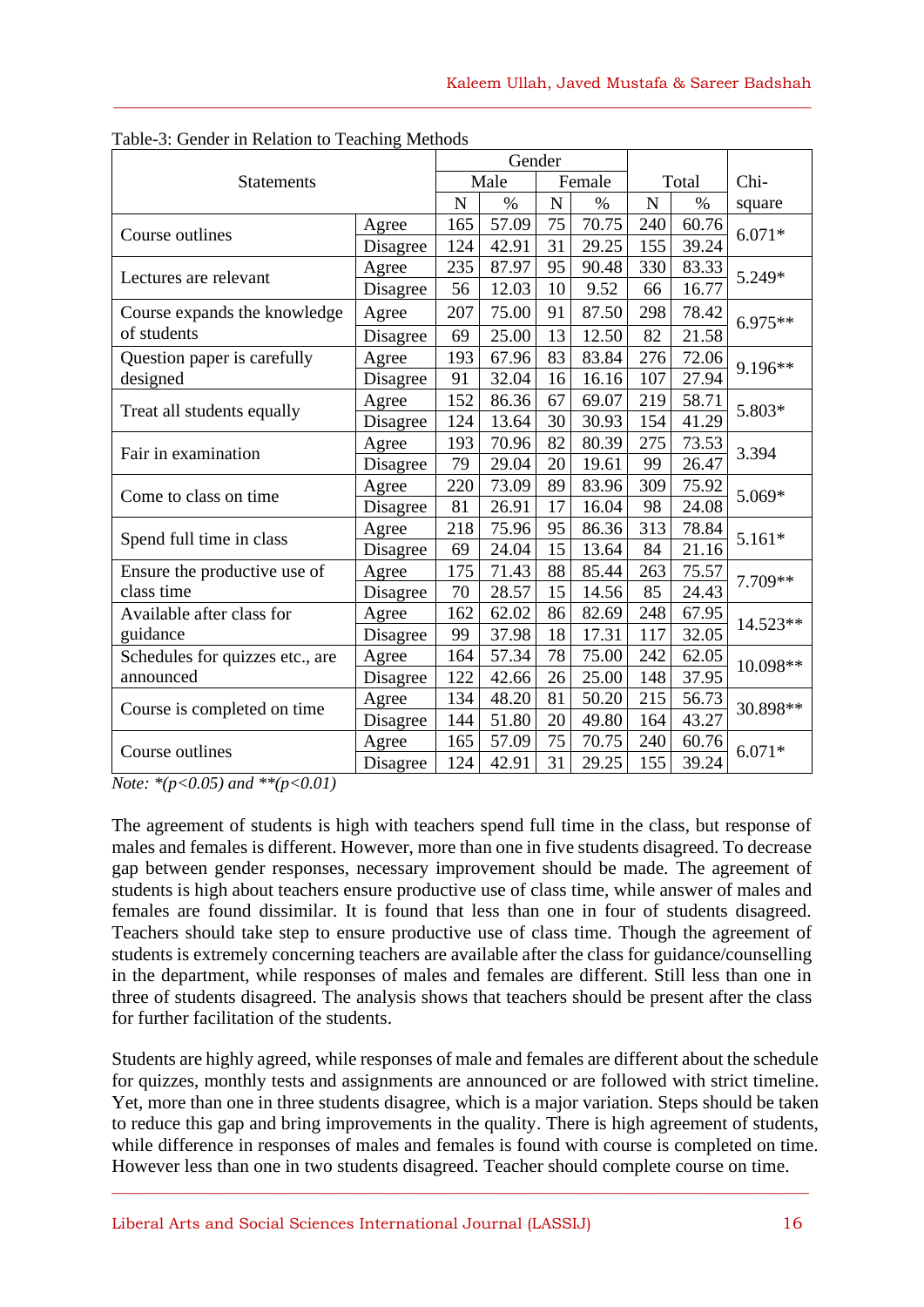Students satisfaction level in relation with gender was highly significant for (i) teaching methods of the teachers (chi-square=9.8,  $p<0.01$ ) (ii) quality of students evaluation (chi-square=8.651,  $p<0.01$ ) and (iii) overall satisfaction from department (chi-square=8.549,  $p<0.01$ ), while was significant for time management by the teacher (chi-square=5.976, p<0.01) (Table-4). Level of satisfaction in students is high, while responses of male and female are different from teaching methods. However low satisfaction level of students is more than one in three, which is a big segment. More improvement is needed teaching methods.

\_\_\_\_\_\_\_\_\_\_\_\_\_\_\_\_\_\_\_\_\_\_\_\_\_\_\_\_\_\_\_\_\_\_\_\_\_\_\_\_\_\_\_\_\_\_\_\_\_\_\_\_\_\_\_\_\_\_\_\_\_\_\_\_\_\_\_\_\_\_\_\_\_\_\_\_\_\_\_\_\_\_\_\_\_\_\_\_\_\_

Satisfaction level of students is high, but there is difference in male and female responses from quality of students' evaluation in satisfaction level. While, less than one in two students has low satisfaction level. Level of students' satisfaction is high, but there is difference in the responses of male and female from time management. Still more than one in three students has low satisfaction level. Management should be improved to reduce gap in gender responses. Students are highly satisfied from overall performance and facilities of department. However, there is difference in the responses of male and female in the view of overall responses from the department. More than one in three students disagreed, which is a big segment. To impart quality teaching, the department should improve its services from all aspects.

|                           |      |     | Gender |      |       |     |            |           |  |
|---------------------------|------|-----|--------|------|-------|-----|------------|-----------|--|
| Level of Satisfaction     | Male |     | Female |      | Total |     |            |           |  |
|                           | N    | %   | N      | $\%$ | N     | %   | Chi-square |           |  |
|                           | Low  | 115 | 43.89  | 24   | 25.53 | 139 | 39.04      | $9.8**$   |  |
| Teaching methods          | High | 147 | 56.11  | 70   | 74.47 | 217 | 60.96      |           |  |
| Quality of students'      | Low  | 127 | 50.20  | 29   | 32.22 | 156 | 45.48      | $8.651**$ |  |
| evaluation                | High | 126 | 49.80  | 61   | 67.78 | 187 | 54.52      |           |  |
|                           | Low  | 115 | 42.59  | 30   | 28.85 | 145 | 38.77      | 5.976*    |  |
| Time management           | High | 155 | 57.41  | 74   | 71.15 | 229 | 61.33      |           |  |
| Overall satisfaction from | Low  | 122 | 43.26  | 27   | 26.73 | 149 | 38.90      | 8.549**   |  |
| department                | High | 160 | 56.74  | 74   | 73.27 | 234 | 61.10      |           |  |

Table 4: Gender in Relation to Level of Satisfaction

*Note: \*(p<0.05) and \*\*(p<0.01)*

## **5. Conclusion**

The finding of this study shows that the overall satisfaction level of both the graduate and undergraduate students is high from teaching methods, course content, quality of student's evaluation, time management and overall from department. It is further found that there is difference in opinion between male and female students about quality of teaching. In responses to some parameters the female students' satisfaction level is more than male students while in other parameters the male students' satisfaction level is higher than female students. Results show that the agreement is more than half for largest parameter both in male and female students. From these all analysis we can conclude quality of teaching is ensured in Islamia College Peshawar, a chartered University, though more improvement is needed for ensuring international standards.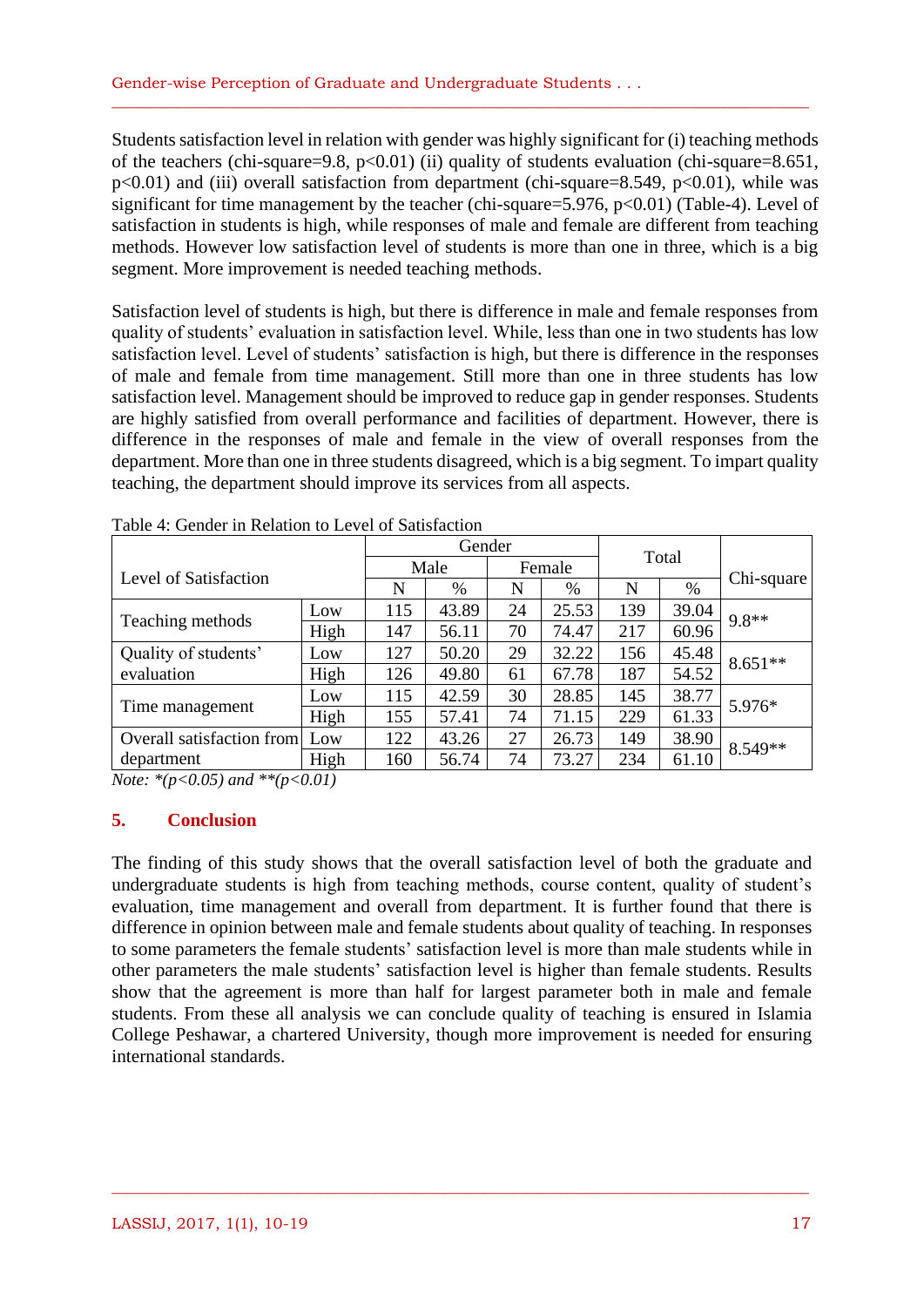#### **References**

Adegbamigbe, A. B. (2002). *Teachers' Perceptions of Quality Teaching in Junior Secondary School Physical Education in Lagos State, Nigeria.* Unpublished PhD, Edith Cowan University, Western Australia.

 $\_$  , and the set of the set of the set of the set of the set of the set of the set of the set of the set of the set of the set of the set of the set of the set of the set of the set of the set of the set of the set of th

- Aida, A. (2008). Teaching and Learning Mathematics: A Base Line Study of Individually Adapted Education According to the Diversity of Pupils in a Third Grade of Primary School, Master's Thesis, University of Oslo, Norway. Retrieved from https://www.duo.uio.no/bitstream/handle/10852/32051/AidaxABDULOVIC.pdf?se quence=1&isAllowed=y
- Becket, N., & Brookes, M. (2006). Evaluating Quality Management in University Departments, *Quality Assurance in Education*, *14*(2), 123-142.
- Chuunga, M. S. (2013). Teachers' Practices in the Teaching of Reading and Writing towards Supporting Learners with Reading Difficulties at Lower Primary: A Case Study of Teachers for Fourth graders in Monze District-Zambia, (Master's Thesis), University of Oslo, Norway. Retrieved from [https://www.duo.uio.no/bitstream/handle/10852/36638/SNEx4390xThesisxFinalxD](https://www.duo.uio.no/bitstream/handle/10852/36638/SNEx4390xThesisxFinalxDraftx2.pdf?sequence=2) [raftx2.pdf?sequence=2](https://www.duo.uio.no/bitstream/handle/10852/36638/SNEx4390xThesisxFinalxDraftx2.pdf?sequence=2)
- Darling-Hammond, L. (1999). *Solving the Dilemmas of Teacher Supply, Demand, and Standards: How we can Ensure a Competent, Caring, and Qualified Teacher for Every Child.* New York: National Commission on Teaching and America's Future.
- Eberly, M. B., Newton, S. B., & Wiggins, R. A. (2001). The Syllabus as a Tool for Student-Centred Learning, *The Journal of General Education*, *50*(1), 56-74.
- Elizabeth, O. O., & Nonye, A. C. (2011). Managing Time in Education Organization: Policy Implications for Educational Managers in Rivers State, Nigeria, *Mediterranean Journal of Social Sciences, 2*(4), 63-70.
- Janjua, F. (2011). Linguistic Diversity and Classroom Issues: A Case Study of International Classrooms of the International Islamic University Islamabad, Pakistan, *Language in India, 11*(4), 282-289.
- Johnson, D. (2010). Learning to Teach: The Influence of a University-School Project on Preservice Elementary Teachers' Efficiency for Literacy Instruction. *Reading Horizons, 50*(1), 23-48.
- Kim H., Fisher, D. L., & Fraser, B. J. (2000). Classroom Environment and Teacher Interpersonal Behaviour in Secondary Science Classes in Korea, *Evaluation & Research in Education, 14*(1), 3-22.
- [Leckey,](http://www.tandfonline.com/action/doSearch?action=runSearch&type=advanced&result=true&prevSearch=%2Bauthorsfield%3A(Leckey%2C+Janet)) J. & Neill, N. (2001), Quantifying Quality: The Importance of Student Feedback, *Quality in Higher Education, 7*(1), 19-32.
- Mukesh, K., Vaibhav, A. & Rupesh, T. (2008). Effect of active Learning on Teaching Physiology to Undergraduate Physiotherapy Student, *Indian Journal of Physiotherapy and Occupational Therapy, 2*(2), 20-23.
- Nawaz, A., Hussain, M. A., Dahar, M. A., & Zaman, A. (2010). An Analysis of Guidance Services for Secondary School Students in Pakistan, *International Journal of Academic Research, 2*(5), 18-24.
- Race, P. (1993). Never Mind the Teaching: Feel the Learning! *Quality Assurance in Education, 1*(2), 40-43.
- Raza, A. S., Hashmi, M. A., & Ullah, R. (n.d.) Major Issues and Problem in Higher Education. *The University Students` Perspective.* Retrieved from, [http://scholar.google.com.pk/scholar?q=Raza+AS%2C+Hashmi+MA+%26+Ullah+](http://scholar.google.com.pk/scholar?q=Raza+AS%2C+Hashmi+MA+%26+Ullah+R.+Major+Issues+and+Problem+in+Higher+Education%2C+The+University+students%60+Perspective.&btnG=&hl=en&as_sdt=0%2C5)